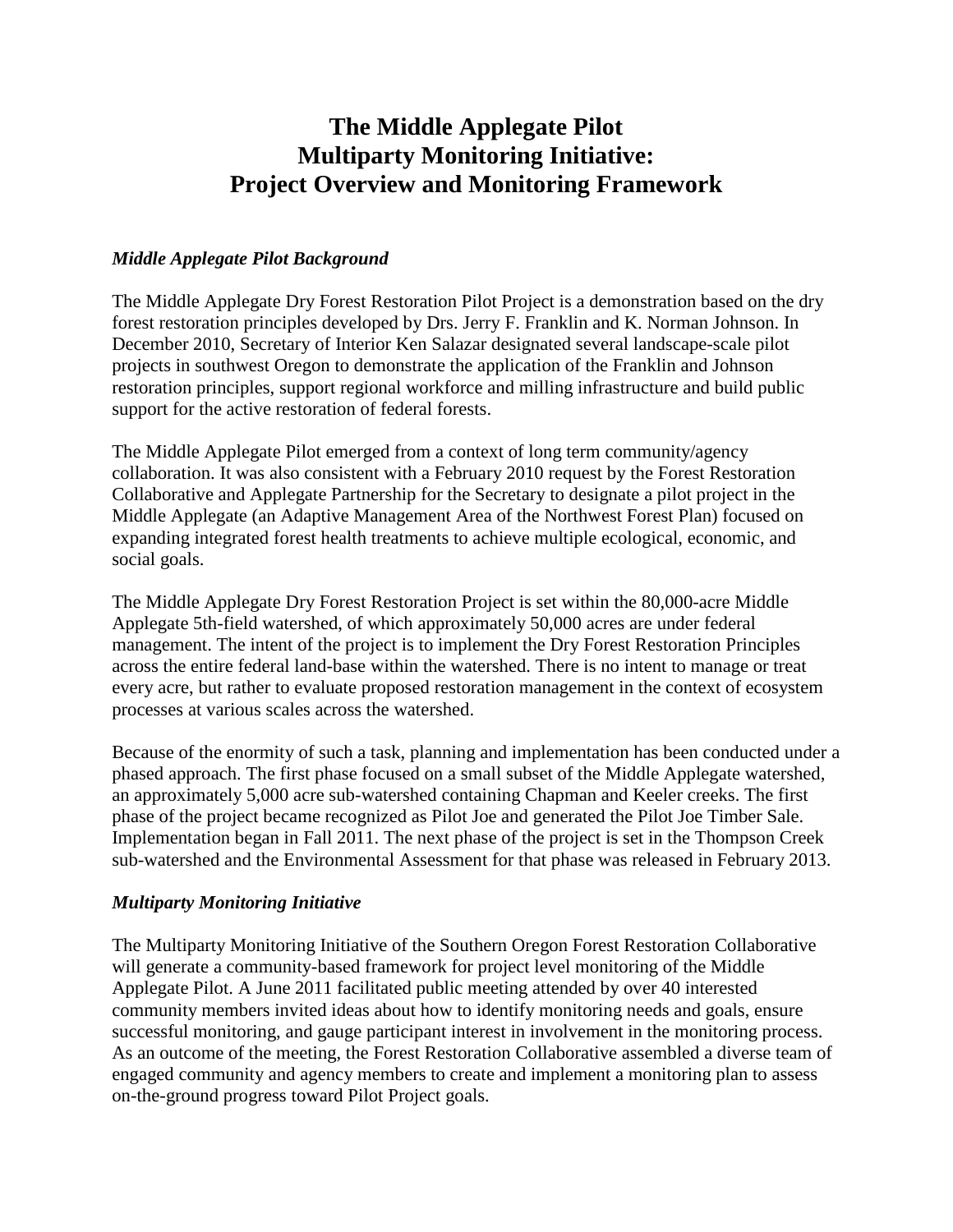Members of the Pilot Joe Multiparty Monitoring Team:

Thomas Atzet - Regional Ecologist (retired) Max Bennett - OSU Extension Forester Jena DeJuilio - BLM Fire and Fuels Gary Gnauck - Applegate Partnerhsip Steve Godwin - BLM Wildlife Stephanie Kelleher - BLM Planner Aaron Krikava - Applegate Partnership Jakob Shockey – Applegate Resident Edward Reilly - BLM (retired) Mark Shibley - SOU Sociology Jaime Stephens - Klamath Bird Observatory Victoria Sturtevant - SOU (retired) Joseph Vaile - Klamath-Siskiyou Wildlands Gwyn Myer - Forest Restoration Collaborative; Monitoring Coordinator George McKinley - Forest Restoration Collaborative Armand Rebishke – BLM Botanist Kerry Metlen – TNC Forest Ecologist

In winter 2012 the Forest Restoration Collaborative received support from the Medford District Resource Advisory Committee to convene, facilitate and advance the work of the Middle Applegate Pilot Multiparty Monitoring Team. To date, the team has created provisional objectives and indicators, established pre-implementation field plots, and begun a series of learning conversations to capture lessons learned to facilitate adaptive management for future phases of the Middle Applegate Dry Forest Demonstration planning and implementation.

### *Why Multiparty Monitoring?*

Collaborative approaches to federal land management planning and implementation are recognized as a means to expand public support for active management. The Multiparty Monitoring Initiative will build from existing community/agency relationships to further enhance cooperation and will lay the groundwork for future landscape planning and implementation success.

The Middle Applegate Pilot provides a context for the BLM and USFWS to advance interagency coordination, cooperation and shared understanding on how forest restoration can best maintain and enhance Northern Spotted Owl habitat needs. Multiparty monitoring will assess progress toward that goal.

The Initiative will monitor the economic benefits of integrated forest health treatments (restoration, fuels reduction, habitat needs, product utilization) to assess cost-effectiveness related to federal forest management. Findings will inform future management, identifying costeffective approaches to expand federal acres treated, consequently increasing job opportunities and supplying increased products to markets.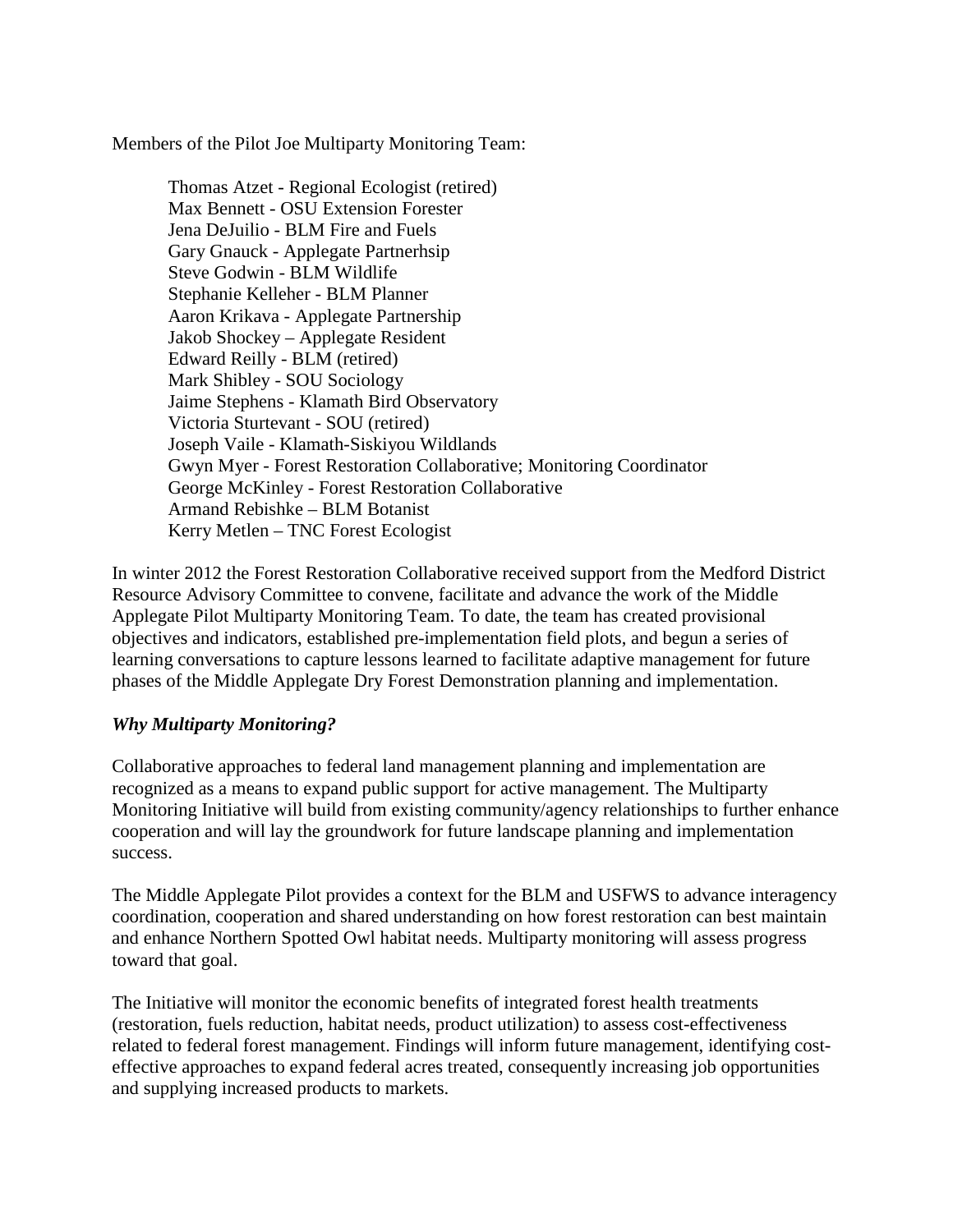Multiparty Monitoring can help refine future management to improve the health and resilience of federal forests, reduce the risk of loss due to uncharacteristic fire for forests and communities, and promote the long-term capacity of forests to provide natural resources (wood products, wildlife) and generate ecosystem services benefits (water, recreation). Findings will inform decisions aimed at better helping forests adapt to accumulated stressors, from fire suppression to land use decisions, to the expected impacts of climate change.

Set within the Applegate Adaptive Management Area, the Monitoring Initiative is provided a unique opportunity to demonstrate the role of adaptive management in federal forest landscapescale planning and implementation.

### *To date Objectives and Indicators*

## *Pilot Joe Multiparty Monitoring Objectives and Indicators*

### **Objective One: Increase forest ecosystem resistance and resilience**

Indicators:

- 1. Fire Behavior
- 2. Tree vigor
- 3. Stand density
- 4. Composition of tree and understory diversity
- 5. Mean diameter

## **Objective Two: Increase spatial heterogeneity to benefit biodiversity and species of concern at the stand and landscape scale**

Indicators:

- 1. Stand level skips and gaps
- 2. Stand level structural complexity
- 3. Canopy cover
- 4. Seral stage composition at the landscape scale
- 5. Bird species composition
- 6. Snag and down woody material abundance

### **Objective Three: Conserve and improve northern spotted owl habitat through LSEA (late seral emphasis area) design**

Indicators:

- 1. Risk of fire to LSEAs
- 2. Percentage of NRF, dispersal and unsuitable habitat
- 3. Spotted owl presence and reproduction

### **Objective Four: Generate jobs and support regional manufacturing infrastructure** Indicators:

- 1. Jobs created or maintained
- 2. Board feet and ton weight of material harvested
- 3. Market utilization by product category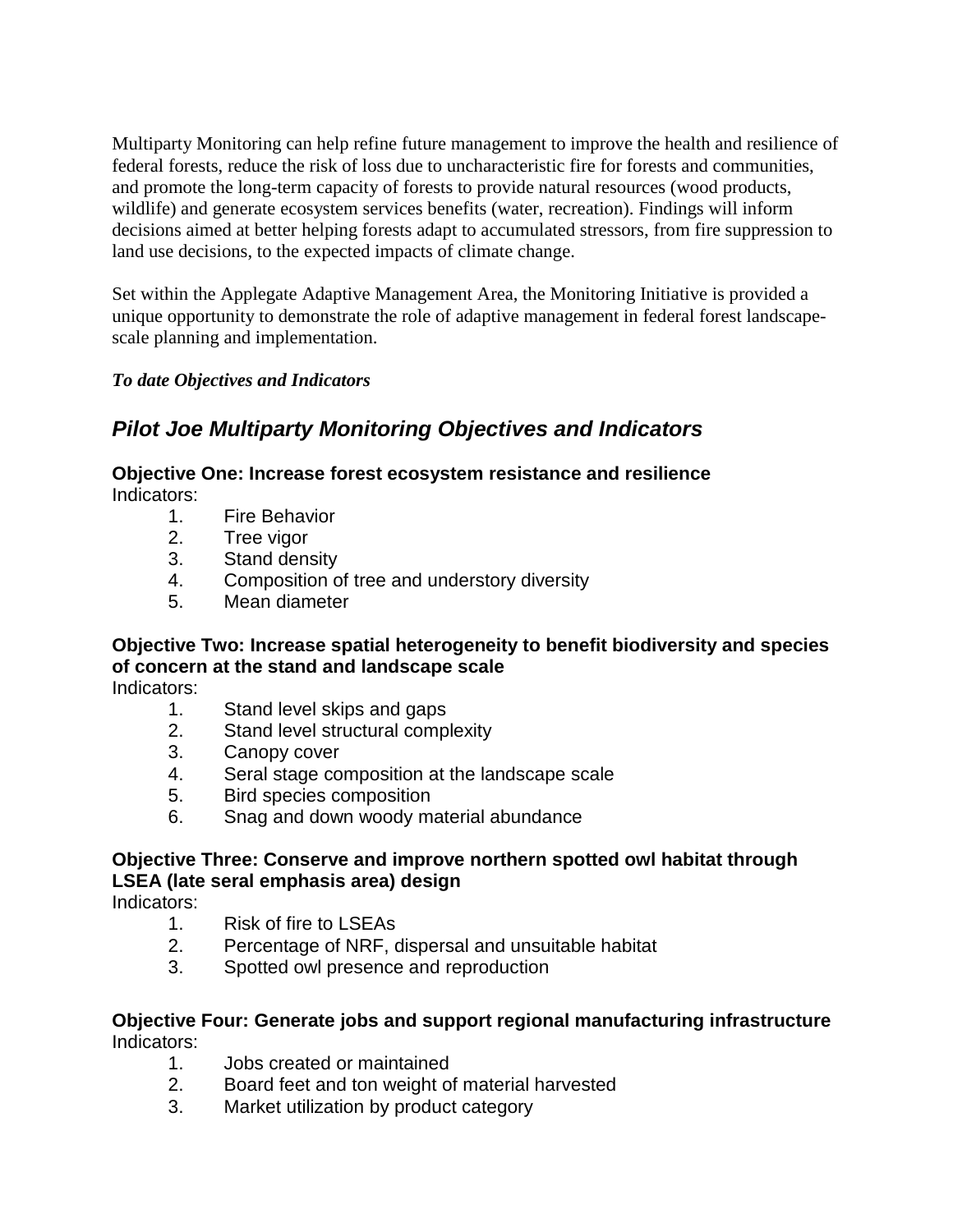4. Implementation and contracting efficiency

### **Objective Five: Gain public support for active management in federal forests** Indicators:

- 1. Public awareness
- 2. Pilot community outreach and engagement
- 3. Scoping and Environmental Assessment comments
- 4. Multiparty monitoring

### *Current Field Evaluation*

The FIREMON (Fire Effects Monitoring and Inventory) system was selected as the key methodology to evaluate forest conditions and ecological trends. Twenty FIREMON plots were installed in the commercial units of Pilot Joe. The FIREMON plots measure all trees on 0.1 acre fixed radius plot. Species, DBH, height, crown ratio, etc. are recorded for all trees greater than 8" DBH. Trees greater than 8" DBH are tagged with numbered aluminum identifiers. Trees less than 8" will be tallied by DBH size classes, by height classes (seedlings & saplings), and by species. Fuel loading is measured along transects. All species will be recorded by average height and percent cover, including herbaceous & graminoids. General site information such as aspect, plant association, ground cover, and slope are recorded. Plot centers are marked with rebar and the location is noted with GPS coordinates. A minimum of two digital photographs are taken from the plot center looking north and east. Due to last minute changes in unit boundaries, one plot was not treated for harvest.

Spatial heterogeneity is an essential attribute of the prescriptive approach. A spatial monitoring protocol was also developed to assess stand level changes and 18 plots have been established in conjunction with the aforementioned FIREMON plots centers. The spatial monitoring work intends to assess; 1) variation in canopy closure, 2) regularity of tree distribution ("clumpiness factor"), 3) percent of area occupied by canopy openings ("gaps"). The protocol consists of five sample points for each plot with multiple photos of vegetation and canopy characteristics along with an assessment of "clumpiness" at each of the five points.

### *Photo Points*

Objective: Create and implement a protocol to provide a visual record across multiple phases of project implementation and generate a baseline to identify change over time through repeat photography

Photos provide opportunities to assess project implementation and change over time. They can also provide a tool to build public understanding of the dynamic nature of stand response to active management over time. Initial photo points have been established in the spatial heterogeneity plots, non-commercial units, yarder corridors, and commercial units.

### *Other Related Efforts*